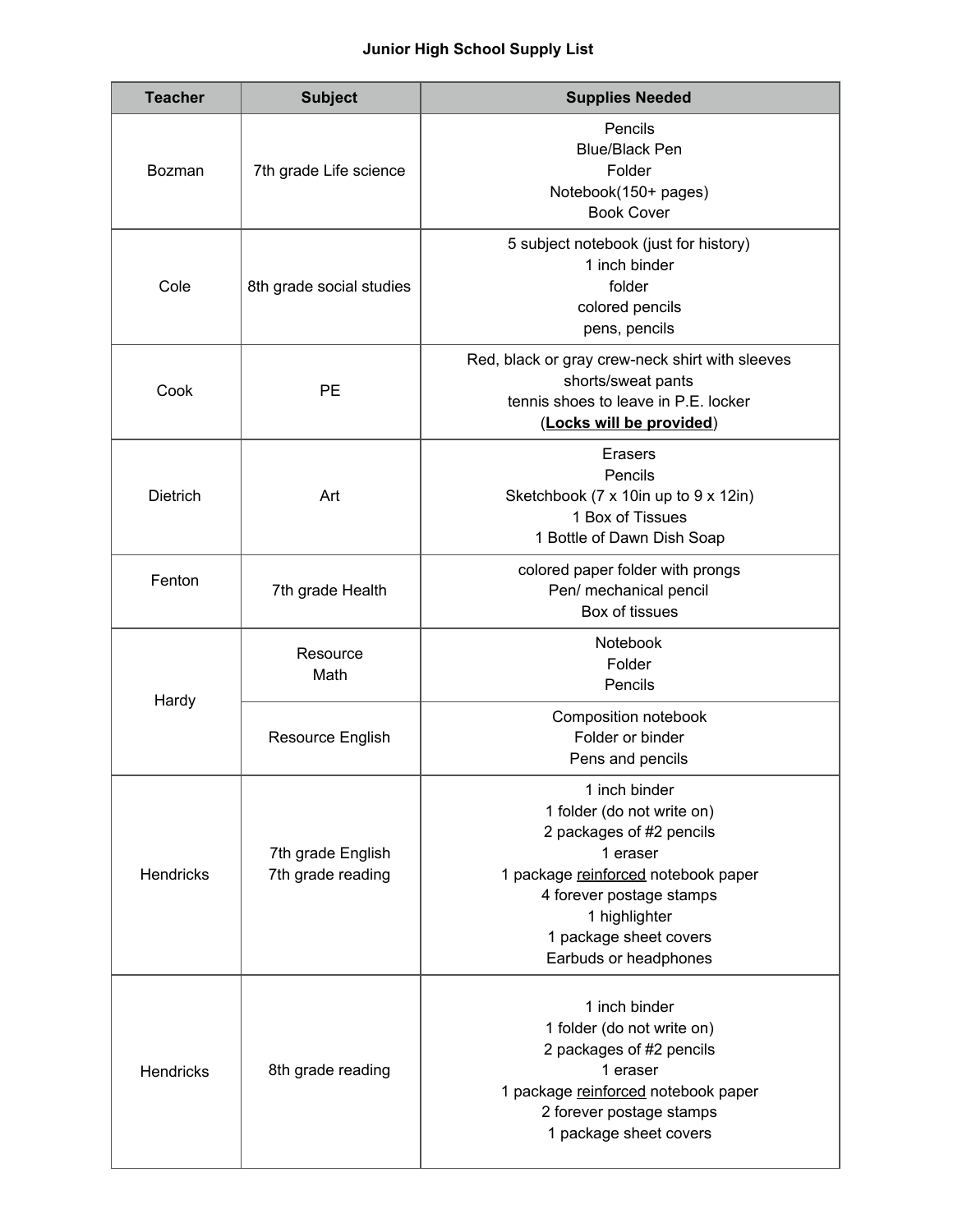| Neisen  | 8th grade physical<br>science    | Pencils<br><b>Basic Calculator</b><br>Graph Paper<br><b>Binder</b><br>Folder<br>Paper<br>Kleenex                                                                                                                                                                       |
|---------|----------------------------------|------------------------------------------------------------------------------------------------------------------------------------------------------------------------------------------------------------------------------------------------------------------------|
| Orton   | 7th grade Math<br>8th grade Math | <b>Book Cover</b><br>1 Inch Three Ring Binder<br>Box of tissues<br>2 packets of loose leaf paper<br>2 packs of pencils<br>A red pen<br>2 Dry erase markers<br>Graphing Paper (8th Grade Only)<br>Compass and Protractor (optional)<br>Scientific calculator (Optional) |
|         | 7th grade social studies         | Jumbo Book Cover<br>Folder<br>1 packet of loose leaf paper<br>Notebook<br>2 packs of pencils<br>Box of tissues                                                                                                                                                         |
| Pittman | 8th grade English                | 1 inch binder<br>Tab dividers (5 set)<br>1 packet of loose leaf paper<br>1 folder<br>1 x pack 3x5 notecards                                                                                                                                                            |
| Veit    | 8th grade Algebra                | 3 100-sheet composition books<br>1 pocket folder<br>scissors<br>3 pack of tape (will only need one at a time)<br>Pens and pencils                                                                                                                                      |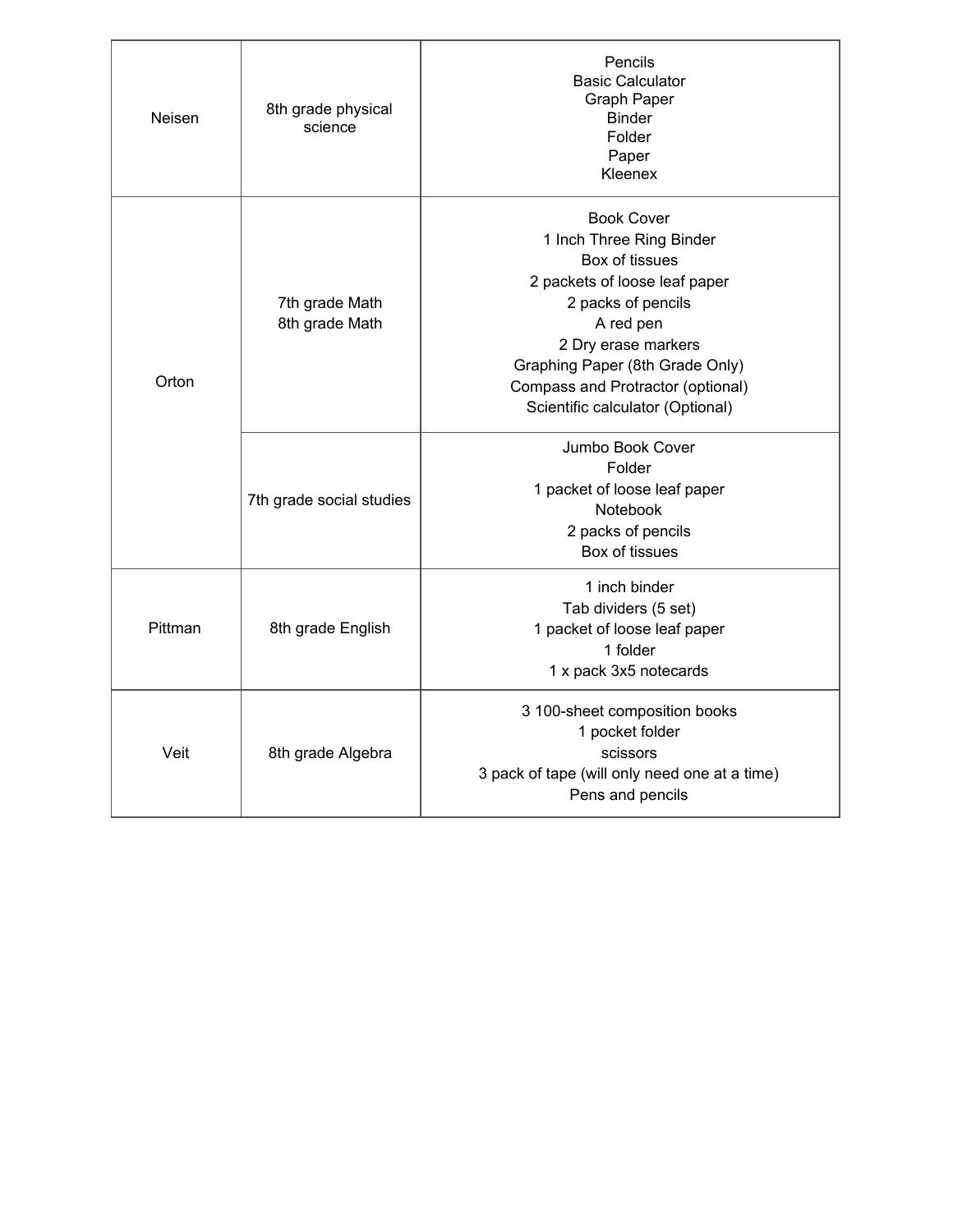| <b>Teacher</b>  | <b>Subject</b>                                                      | <b>Supplies Needed</b>                                                                                                                        |
|-----------------|---------------------------------------------------------------------|-----------------------------------------------------------------------------------------------------------------------------------------------|
| <b>Becker</b>   | <b>US History</b><br>Contemp. History<br>IL History<br>Sociology    | 5 subject notebook<br>1 inch binder<br>Tab dividers (5 set)<br>folder<br>colored pencils<br>pens, pencils                                     |
| Bozman          | Biology 2<br>Earth and Space<br>Anatomy & Physiology                | Pencils<br><b>Blue/Black Pen</b><br>Folder<br>Notebook(150+ pages)<br><b>Book Cover</b>                                                       |
| Cole            | <b>Political Science</b><br>Accounting<br>Government<br>Consumer Ed |                                                                                                                                               |
| Cook            | <b>Weight Lifting</b>                                               | Athletic shorts/sweats<br>T-shirt - Red, black or gray<br>1 inch 3 ring binder                                                                |
| <b>Dietrich</b> | 2D Design<br>Art History<br>3D Design                               | Erasers<br>Pencils<br>Sketchbook (7 x 10in up to 9 x 12in)<br>1 Roll of Masking Tape<br>1 Bottle of Dawn Dish Soap                            |
| <b>Dietrich</b> | Yearbook                                                            | 2GB or more Flash Drive<br>Erasers<br>Pencils<br>Sketchbook (7 x 10in up to 9 x 12in)<br>1 Roll of Masking Tape<br>1 Bottle of Dawn Dish Soap |
| Dietrich        | Painting<br>Ceramics                                                | Erasers<br>Pencils<br>Sketchbook (7 x 10in up to 9 x 12in)<br>(OPTIONAL) Apron<br>1 Box of Tissues<br>1 Bottle of Dawn Dish Soap              |
| Fenton          | Driver's Ed<br>Health                                               | pens<br>pencils<br>One sturdy, paper or plastic folder<br>Box of tissues                                                                      |
| Glenn           | <b>PE</b>                                                           | Athletic shorts/sweat pants<br>T-shirt<br>Tennis shoes<br>Lock (supplied by school)                                                           |
| Hardy           | <b>Resource Science</b>                                             | Notebook<br>Folder<br>Pens and Pencils                                                                                                        |
|                 | <b>Resource Social Studies</b>                                      | Notebook<br>Folder<br>Pens and Pencils<br>Color pencils                                                                                       |